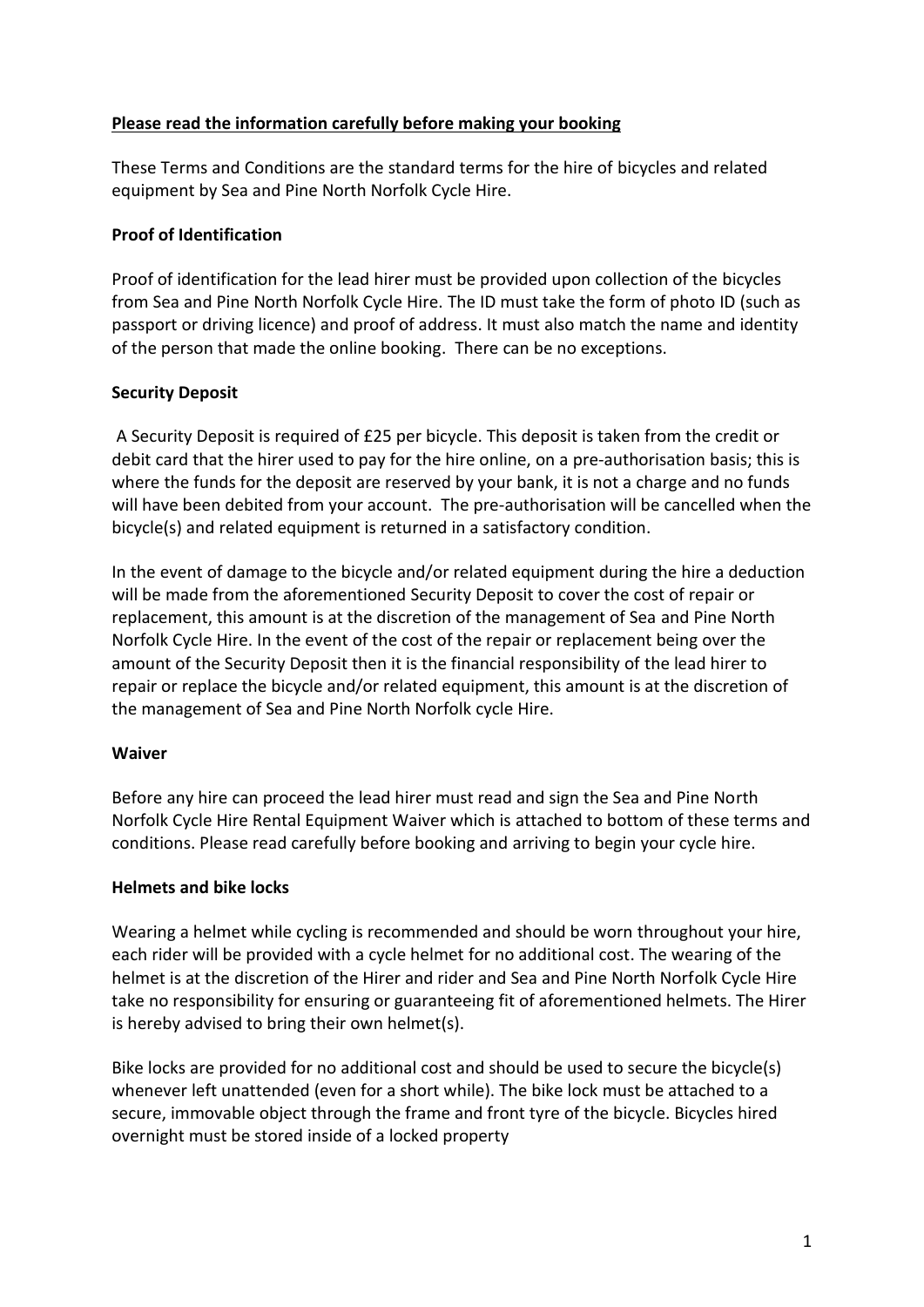# **Cancellation**

If the hiring party is unable to attend their allotted hire time, contact us as soon as possible and we will endeavour to change the date / time of your hire period. However, Sea and Pine North Norfolk Cycle Hire cannot guarantee to provide an acceptable date / time for your changed hire time. In the event of a cancellation the following conditions apply:

- Bookings cancelled 72 hours or more prior to commencement of hire period– 100% refund.
- Bookings cancelled less than 72 hours but more than 24 hours prior to commencement of hire period – 50% refund.
- Bookings cancelled less than 24 hours prior to commencement of hire period no refund.

In the event of weather unsuitable for cycling being forecast for the day / time of your hire we will endeavour to change the date / time of your hire period. If we are unable to find a suitable date / time change then you will receive 100% refund of your booking. The decision of the suitability of the weather for cycling shall be at the discretion of Sea and Pine North Norfolk Cycle Hire.

# **Extension to hire time / Late returns**

In the event of the hiring party wishing to extend their hire time they can do so by choosing the extend hire time function through our online hire store for a price of £5 per bike per hour extended. This allows the hire centre to ensure that there is enough bikes for later pick-ups. Due to this consideration, if a hire party are late returning their bikes to the dropoff point they will be subject to a penalty fine of £10 per bike, and a subsequent £10 per bike per hour until the bike(s) are returned.

## **Route recommendations**

Sea and Pine North Norfolk Cycle Hire have created a number of bike routes that can be followed by hiring parties. These are only suggested routes and Sea and Pine North Norfolk Cycle Hire take no responsibility for the upkeep, safety or suitability of these routes. Sea and Pine North Norfolk Cycle Hire strongly advise that riders use extreme caution when riding these or any other routes, especially when riding on or crossing roads. Riders must always follow the highway code and obey the rules set out by the landowners.

## **Parking**

Roadside parking on public roads is available in the area surrounding our pickup / drop off point. Sea and Pine North Norfolk Cycle Hire take no responsibility for any loss or damage to vehicles parked in the aforementioned area.